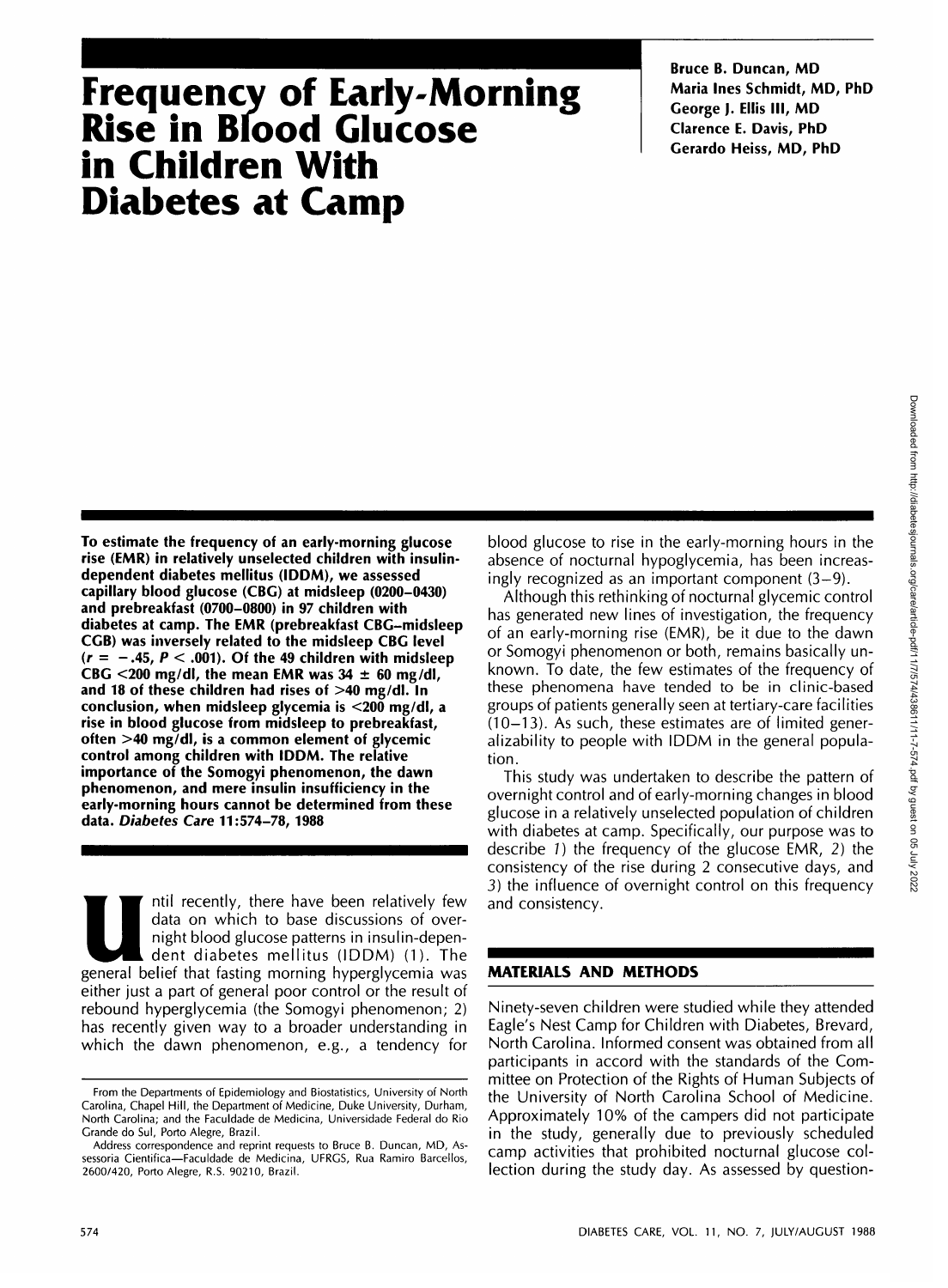naire, the children studied had a mean age of 12.1 yr (range 7-18 yr) and a mean duration of diabetes of 4.4 yr (range 1-11 yr). None had clinically important renal or retinal disease. All were insulin treated, the majority receiving split-mixed insulin regimens with evening iniections administered in a supervised setting at  $\sim$ 1700. immediately preceding the evening meal. The study was initiated after 7 days of camp. Before the study day, camp physicians routinely adjusted insulin schedules in an attempt to adjust for camp activities and to maximize control. Data gained from four daily glucose measurements, which in most children were capillary blood glucose (CBG), guided these efforts. Food ingestion was monitored within a program of health education. In this isolated camp setting, food was available only at main meals and scheduled snacks. At each main meal the children were instructed on how to use a food-exchange plan to select an adequate diet among the foods offered that day. The use of this plan was supervised by camp physicians, cabin clinicians, and trained camp staff who sat with the children at meal tables. An evening snack was given before bedtime, and each child received his/ her snack in a closely supervised setting.

For purposes of this study, CBG was measured by 10 cabin clinicians—physicians, medical students, or allied-health professionals specifically trained in and responsible for glucose monitoring of the children. Measurements were obtained with Glucoscan 1 (Lifescan, Mountain View, CA) machines, specially calibrated and specifically adapted for Glucoscan strips. These machines were calibrated against quality-control standards immediately before initiating the study. For each child, the same observer and machine measured midsleep and prebreakfast CBG. Midsleep CBG collection was performed during routine nocturnal rounds checking for hypoglycemia. Children were informed before they retired that they would receive a finger puncture for CBG determination during these rounds. Although some of the children momentarily awoke during the collection, the majority remained asleep. Midsleep CBG was obtained between 0200 and 0430 and prebreakfast CBG between 0700 and 0800. The EMR is defined as prebreakfast minus midsleep CBG.

Nocturnal hypoglycemia was defined as CBG <60 mg/dl obtained either at the midsleep measurement or, if symptomatic, at some other time during the usual sleeping hours of the child. Children with CBG levels indicative of nocturnal hypoglycemia received 10-12 g carbohydrate, generally delivered as 8 oz milk.

Adjustment for statistical regression to the mean due to intraobserver midsleep CBG measurement error was performed with parametric empirical Bayes inference (14,15). This adjustment is performed to characterize the degree to which random variation resulting from interobserver midsleep CBG-measurement error contributed to the glucose EMR. With a logarithmic transformation to account for variance heteroscedascity in measurement error (i.e., variance of differing magnitude along the spectrum of measurement error), the statistic

 $\hat{\rho}$  was calculated as  $\hat{\rho} = \tau^2/s^2$ , where  $\tau^2$  is intraobserver variance obtained from a series of repeated measurement of blinded, standard solutions by the cabin clinicians and  $s<sup>2</sup>$  is total sample variance. This statistic is an estimate of the relative contribution of intraobserver to total variation. Next, an empirical Bayes estimate of midsleep CBG was determined for each child, with the formula  $\tilde{X}_i = \hat{\rho} \overline{X} + (1 - \hat{\rho})X_i$ , where  $\tilde{X}_i$  is the empirical Bayes estimate for a midsleep CBG,  $\overline{X}$  is the mean midsleep CBG, and  $X_i$  is the observed midsleep CBG. An adjusted EMR, for which that part of the EMR due to this statistical regression to the mean has been removed, was then calculated by use of the adjusted midsleep CBG. Data, unless otherwise stated, are presented unadjusted. Correlations are expressed with Pearson's product-moment correlation coefficient (r).

#### **RESULTS**

Overall mean midsleep and prebreakfast CBG for the 97 children were 198.6 ± 91.7 and 198.8 ± 87.4 mg/dl, respectively, with a resultant trivial (0.2 mg/dl) mean EMR. Nearly equal numbers of children had earlymorning rises and falls.

Figure 1 illustrates a strong linear relationship between the EMR and midsleep CBG. As can be seen, for children with midsleep CBG less than the mean  $(-200 \text{ mg/d})$ , blood glucose tended to rise in the early morning, whereas for those with midsleep CBG >200 mg/dl, blood glucose tended to fall. A best-fit least-squares regression of the relationship (Fig. 1, solid



**FIG. 1. Scattergram of relationship between midsleep capillary blood glucose (CBG) and early-morning rise (EMR) in blood glucose in 97 children with diabetes at camp. Least-squares best-fit regression line (EMR = 69 - .35 midsleep CBG; r = .45, P < .001) for crude values is shown by solid line and similar relationship for adjusted values (EMR = 62 - .30 midsleep CBG; r = -.38, P < .001) is shown by dashed line. \*, Children with documented nocturnal hypoglycemia.**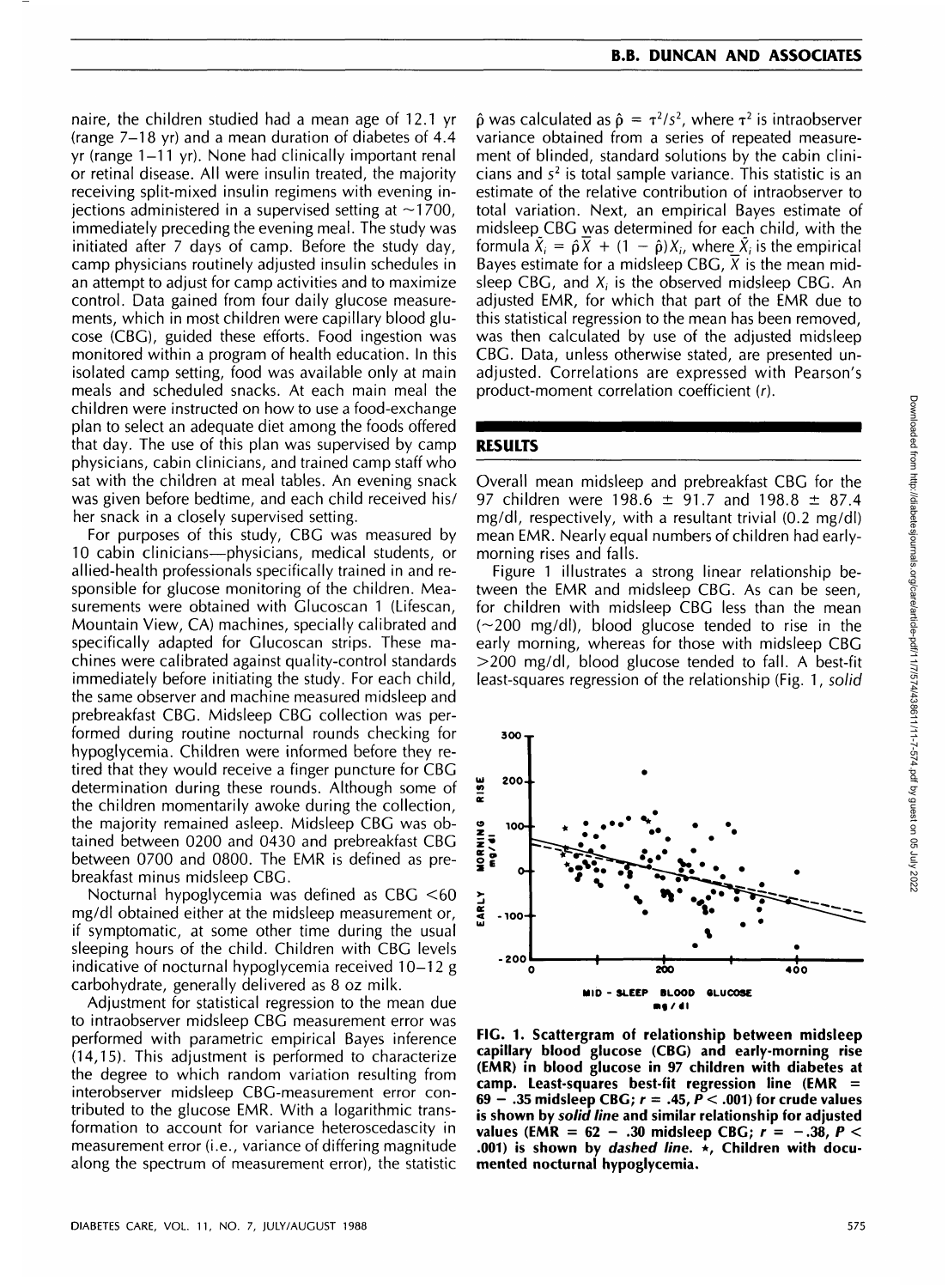| Midsleep CBG (mg/dl) | n  | Crude magnitude<br>of EMR | Adjusted magnitude<br>of EMR | Frequency of crude EMRs of<br>various magnitudes (mg/dl) |       |          |       |           |       |
|----------------------|----|---------------------------|------------------------------|----------------------------------------------------------|-------|----------|-------|-----------|-------|
|                      |    |                           |                              | $\leq 0$                                                 |       | $1 - 39$ |       | $\geq 40$ |       |
|                      |    |                           |                              | n                                                        | $%$ * | n        | $%$ * | n         | $%$ * |
| >200                 | 48 | $-34.2 \pm 65.3$          | $-26.8 \pm 64.4$             | 34                                                       | 71    |          | 15    |           | 15    |
| $121 - 200$          | 24 | $37.7 \pm 74.8$           | $37.3 \pm 74.9$              | 9                                                        | 38    |          | 20    | 10        | 42    |
| $81 - 120$           | 14 | $34.4 \pm 42.7$           | $31.0 \pm 42.6$              |                                                          | 21    |          | 36    | 6         | 43    |
| $\leq 80$            | 11 | $25.4 \pm 31.4$           | $21.6 \pm 31.5$              | 2                                                        | 18    | 6        | 54    |           | 27    |
| Total                | 97 | $0.23 \pm 71.0$           | $2.89 \pm 68.6$              | 48                                                       | 49    | 23       | 24    | 26        | 27    |

**TABLE 1 Effect of midsleep capillary blood glucose on magnitude and frequency of early-morning rise in blood glucose in 97 children with diabetes at camp**

Values are means  $\pm$  SD. EMR, early-morning rise; CBG, capillary blood glucose. \* Percentage of row total.

line: EMR =  $69 - 0.35$  midsleep CBG;  $r = -.45$ ,  $P < .001$ ) demonstrates a 1 mg/dl addition to the EMR for every 0.35 mg/dl diminution in the level of midsleep CBG. Recalculation of this relationship, after removing the five children with documented hypoglycemia, resulted in little change (EMR =  $64 - 0.33$  midsleep CBG;  $r = -.41$ ,  $P < .001$ ).

Table 1, in which the magnitude of the EMR is presented for various levels of midsleep CBG, confirms this dependency of the EMR on the midsleep CBG value. Most of those with midsleep CBG >200 mg/dl had either falls or trivial rises in CBG in the early morning. For those with midsleep CBG <200 mg/dl, the situation is quite different. A large EMR was seen in each of the three lowest subgroups of midsleep CBG:  $\leq 80$  mg/dl, between 81 and 120 mg/dl, and between 121 and 200 mg/dl. As CBG at midsleep decreased, an increasing proportion of children had an EMR, and overall, 39% had rises of  $>40$  mg/dl.

Adjustment of the data to account for regression to the mean secondary to intraobserver variability in CBG measurement produced little change in these results.

#### **TABLE 2 Stability of major early-morning rises**

|                                  |       | Early-morning rise<br>on day $2(n)$ |                   |                    |  |  |
|----------------------------------|-------|-------------------------------------|-------------------|--------------------|--|--|
| Midsleep CBG<br>on day 1 (mg/dl) | n     | ≤0<br>mg/dl                         | $1 - 39$<br>mg/dl | $\geq 40$<br>mg/dl |  |  |
| >200                             | 8     |                                     |                   |                    |  |  |
| ≤200                             | $17*$ |                                     |                   | 10                 |  |  |
| Total                            | 25    |                                     |                   | 13                 |  |  |

Frequency and magnitude of rises on day 2 for children with diabetes at camp with rises >40 mg/dl on day 1, examined separately for those with midsleep capillary blood glucose greater and less than 200 mg/dl. CBG, capillary blood glucose.

\*Of 18 children with midsleep CBG <200 mg/dl and an early-morning rise >40 mg/dl on day 1, 1 was not measured on day 2.

The adjusted linear relationship (Fig. 1, dashed line: EMR =  $62 - 0.30$  midsleep CBG;  $r = -.38$ ,  $P <$ .001) differed only slightly from the unadjusted one. The magnitude of the adjusted EMR was only minimally affected (Table 1). The adjusted rises, as would be expected, tended to be smaller. Yet, among camping children with midsleep CBG <200 mg/dl, the frequency of rises of >40 mg/dl (19 children with unadjusted data, 18 children with adjusted data) was virtually unchanged.

To examine the stability of major EMRs, the consistency of the EMR in children with rises >40 mg/dl  $(n = 25)$  was examined (Table 2). For the 8 individuals with midsleep CBG >200 mg/dl on the 1st day, no consistency was found; 4 had decreasing and 4 had increasing glycemia during the second early-morning period. However, for the 17 campers with midsleep CBG <200 mg/dl on the 1st day and values measured on the following day, 14 had rises, 10 of which were also  $>40$  mg/dl.

Of the five documented nocturnal hypoglycemias, four were identified during the study's midsleep measurement and one by an earlier nocturnal measurement performed in response to symptoms. These five children had a mean EMR of  $63 \pm 43.1$  mg/dl; three had an  $EMR > 40$  mg/dl.

To evaluate the effect of nocturnal hypoglycemia on prebreakfast CBG, the frequency of nocturnal hypoglycemia at different levels of prebreakfast CBG was examined next. Three of 29 children with low to normal prebreakfast CBG (54-140 mg/dl) had documented hypoglycemia, with midsleep values of  $\leq 60$  mg/dl. Among the 68 children with prebreakfast hyperglycemia  $(\geq 140 \text{ mg/d})$ , the majority (62 children) had midsleep values of  $\geq$ 120 mg/dl—quite removed, at least at that time, from a risk of hypoglycemia. One of the 62 had symptomatic hypoglycemia earlier in the night. Five of the 68 had midsleep values between 80 and 120 mg/dl, and only 1 had documented midsleep hypoglycemia, with a value of 51 mg/dl.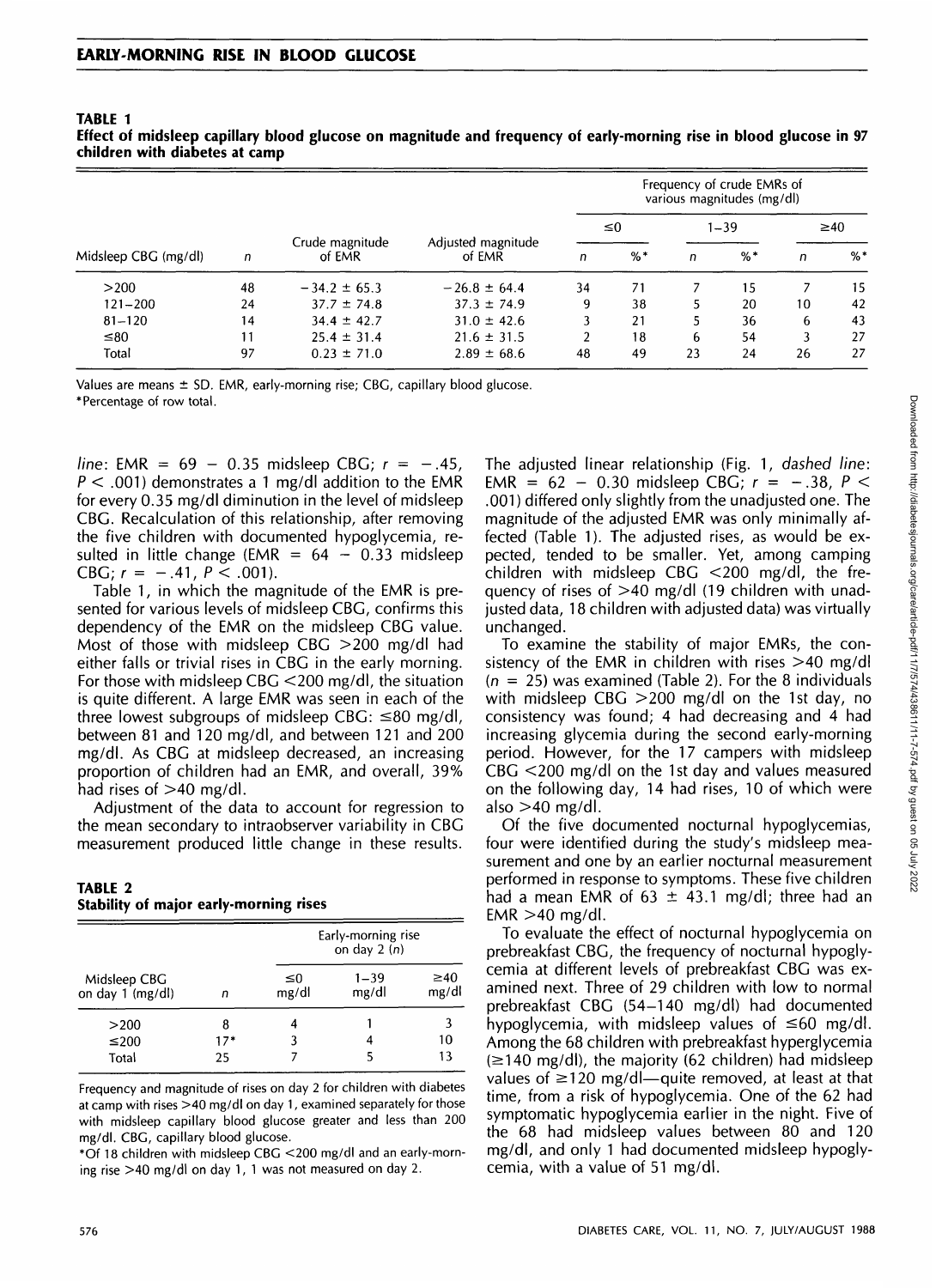#### **B.B. DUNCAN AND ASSOCIATES**

### **DISCUSSION**

The state of early-morning glycemia is remarkably<br>dynamic—remarkable for its variability at a<br>time when, in general, the metabolic system is<br>assumed to be nearly in resting condition.<br>Averaging values of different individu dynamic—remarkable for its variability at a time when, in general, the metabolic system is assumed to be nearly in resting condition. Averaging values of different individuals masks the importance of these changes by hiding their heterogeneity, because the tendency for glycemia to fall in children with midsleep CBG >200 mg/dl is balanced by the tendency of glycemia to rise in those with midsleep CBG <200 mg/dl. Patients selected because they represent an extreme value in a distribution can be expected, on the average, to have less extreme values on subsequent measurements. This is called regression to the mean (16). Overall, the pattern observed here is one of regression to the mean; those with relatively high values at measurement one (midsleep) have fallen toward the mean by measurement two (prebreakfast), whereas those with relatively low values have risen.

Such regression can stem from two sources: one biologic, i.e., arising by virtue of physiologic mechanisms (many homeostatic), and the other one statistical, i.e., a systematic artifact stemming principally from random measurement error at the first reading. As a result of that reading, the children were classified as belonging to one extreme (CBG  $\leq$ 200 mg/dl) or the other (CBG  $\geq$ 200 mg/dl). [Because children were not categorized by prebreakfast CBG, no adjustment for random measurement error in prebreakfast CBG was necessary.] The fact that the adjusted analysis, which controlled for intraobserver variability in reading, the source of such random variability, produced but a trivial change in the relationship found, argues that the bulk of the regression reported is biologic in origin. That this pattern noted in early-morning glycemia is one of biologic regression to the mean negates neither its validity nor its importance.

Homeostatic mechanisms account for part of this biologic regression. For example, in hyperglycemic states, renal glucose clearance and suppression of hepatic glucose production work to bring glycemia back toward normal (17). At the other end of the spectrum, insulin resistance after hypoglycemia, the Somogyi phenomenon (2), may lead to a glucose rise.

What are notable in these data are not the frequent falls in glycemia among hyperglycemic children, as they are more readily explanable, but rather the EMRs that occurred in most campers with midsleep glycemia  $<$  200 mg/dl. The 49 children with CBG  $<$  200 mg/dl had a mean EMR of 34 mg/dl, more than one-third of these children had EMRs >40 mg/dl, and for most of these children, the rise was consistent in direction and magnitude over the 2 measurement days.

The Somogyi phenomenon can, at best, account for only a fraction of these rises, as the frequency of documented hypoglycemia in the children studied was small in relation to the frequency of substantial EMRs. Furthermore, despite nocturnal hypoglycemia treatment, three of the five children with nocturnal hypoglycemia had prebreakfast CBG <140 mg/dl, certainly not the rise expected from the classic Somogyi phenomenon as described in the literature.

The relative contributions of insulin insufficiency and the dawn phenomenon, i.e., the early-morning ascending phase of a circadian glucose rhythm, cannot be determined from these data. It seems logical that these two factors would act together.

Thus, for a given value of midsleep glycemia, the combination of these four factors—the dawn phenomenon, the availability of insulin, homeostatic mechanisms tending to lower glycemia, and homeostatic mechanisms tending to raise glycemia—the action of the latter two related to the level of glycemia at midsleep, will determine the likelihood of occurrence of an EMR.

The presence of this EMR, whether attributed to the dawn phenomenon (3), the Somogyi phenomenon (2), or merely to the waning of insulin levels, has been repeatedly confirmed in clinical settings (3-13). The frequency of the dawn phenomenon reported previously has varied from  $\sim 0\%$  to  $\sim 100\%$  (3–13), depending to a great degree on patient selection and the techniques of insulin administration and dawn-phenomenon measurement. The contribution of this report is to characterize the frequency of an EMR in children who are relatively unselected with respect to age, sex, race, socioeconomic status, and duration of diabetes and who are engaged in ambulatory activities.

These findings indicate that children with midsleep  $CBG > 200$  mg/dl have relatively infrequent and sporadic rises. However, children with midsleep CBG <200 mg/dl have frequent EMRs, which often substantially perturb the constancy of early-morning glycemia. The clinical significance of the relatively high frequency of fasting rises reported here must be viewed within the context of the following additional points. Ninety percent (62 of 68) of the children with prebreakfast hyperglycemia (CBG  $>$ 140 mg/dl) had a midsleep CBG of >120 mg/dl. Only 2 of these children had documented nocturnal hypoglycemia. Similarly, most (26 of 29) of the children with low to normal prebreakfast glycemia (CBG <140 mg/dl) had midsleep values >60 mg/dl. Thus, from the standpoint of that day's control, those in reasonable prebreakfast control had apparently not achieved such control at the expense of midsleep hypoglycemia, and most cases of fasting morning hyperglycemia appeared to exhibit overall insulin insufficiency. In sum, within 1 day, the dawn phenomenon alone is of minor therapeutic importance.

This conclusion, however, is not to be interpreted as mitigating the importance of these phenomena. The role of the dawn and Somogyi phenomena in perturbing early-morning control logically occurs over a time frame greater than the 2 days studied here, as the treatment of fasting morning hyperglycemia with increased evening insulin will often produce episodes of nocturnal hypoglycemia and perhaps rebound early-morning hyper